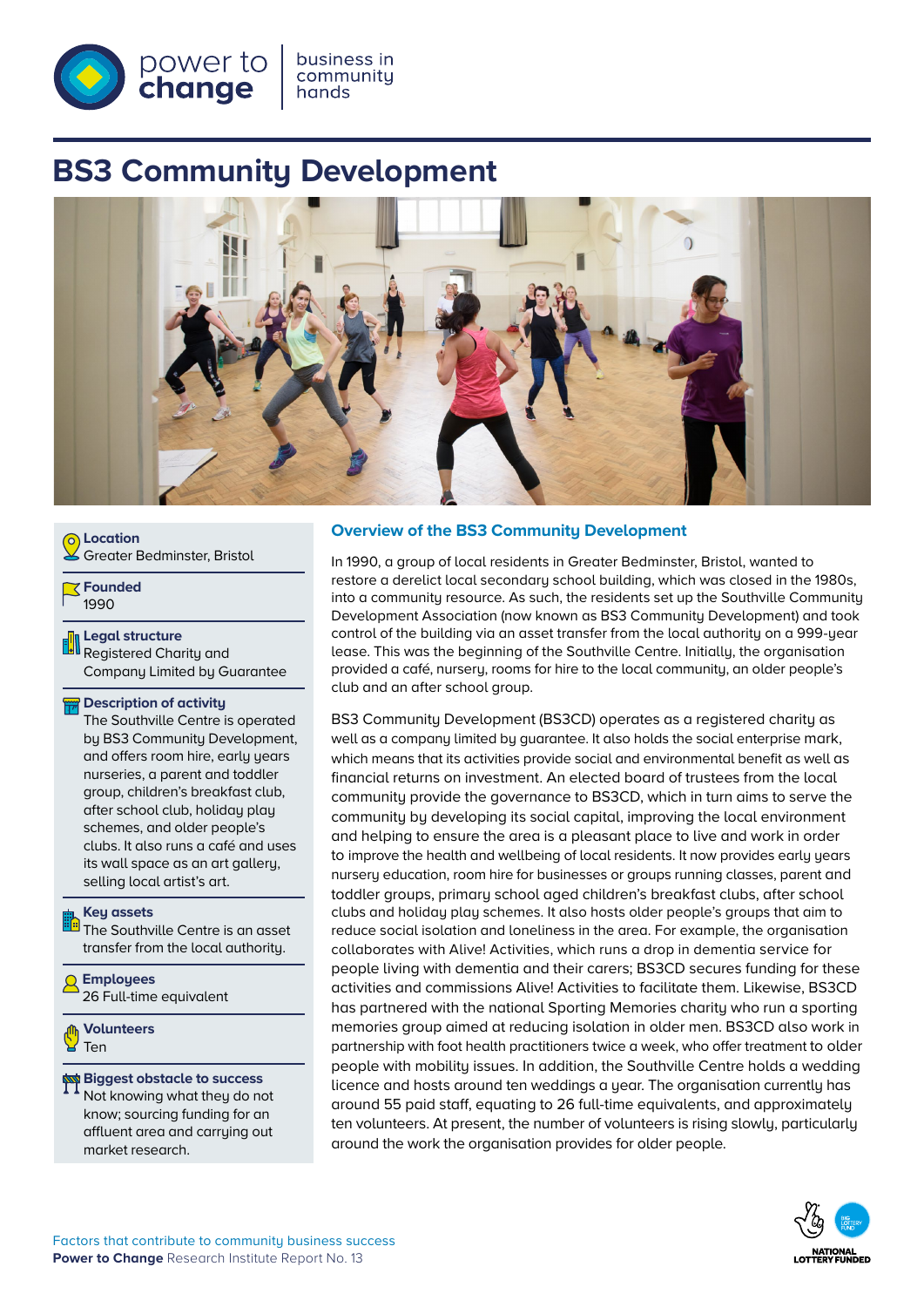

business in community hands

Approximately seven years ago, BS3CD made the decision to increase the scale of its nursery provision due to high demand from the local community. BS3CD have since purchased an additional space that was formally a Boys' Brigade centre. After gaining planning permission, the existing building was demolished and a new centre, similar to the Southville Centre, was developed. The Chessel Centre opened in December 2017 and will focus primarily on expanding nursery provision in the area. However, it will also provide additional community space, where existing space has been lost due to new housing developments.

# **The BS3 Community Development's journey to success**

This section summarises the key factors that BS3CD attributes to the success of the business and the challenges it has faced along the way.

#### **Focusing on the specific needs of the community and enhancing the locality**

One of the factors that BS3CD considers central to its success is keeping the community at the core of all it does. Having a sustainable income is vital, but income at a level where BS3CD can work with and improve the community is a more important factor for the organisation. Approximately 30 years ago, Greater Bedminster lost all of its industry and was a deprived area. When the community took over the former secondary school and formed the Southville Centre, they started to look at how the community could help themselves. To improve the feeling of safety in the area, BS3CD sent groups of local community residents out into the area to engage with other residents and start to build up a sense of community ownership. At the same time, due to the high density of housing in the area and limited green space, BS3CD formed local groups to maintain and improve green spaces such as parks and brownfield areas where land had been left over from new building developments, and which were full of weeds. The purpose of these groups would be to improve the attractiveness of these areas. Subsequently, BS3CD supported the Greater Bedminster Good Garden Awards. In order to motivate people to look after their front gardens, any local resident who maintains their garden is presented an award. As such, local gardens in the area are no longer full of rubbish, which improves the environment for all residents.

BS3CD highlights how Greater Bedminster now attracts many young families to live there, contributing heavily to the demand for nursery provision. However, although the nursery at the organisation is very successful and provides the majority of income from trading, BS3CD wants to ensure it continues to diversify its services to meet the needs of the local community. This includes running wraparound services for young families including breakfast clubs, after school clubs, and holiday play schemes to allow both parents to be economically active if they wish, which in turn brings more money into the local

economy. As nursery provision is in such high demand, the organisation currently restricts these wraparound services to the immediate local community.

BS3CD also provides respite care for older people. Older people who are cared for by local residents can take part in various sessions that the Southville Centre provides. This enables their carers to reduce the time they spend caring and instead spend that time working if they want or need to.

BS3CD sees potential in scaling these services up, and it is currently focusing on the community's older population and reducing social isolation and loneliness. However, it recognises that there are other areas of community support that could be developed. It has therefore recently introduced a community development manager to identify gaps in provision and gain a better understanding of the community needs, so as to develop the business.

## **Becoming financially self-sustaining**

When the Southville Centre first opened, it was predominantly grant funded or subsidised by the local authority, however much of the organisation's operations are now financially sustainable in their own right. Over the previous 20 years, there has been substantial investment to improve the physical space at the Southville Centre so that it is able to offer a wide range of quality services for the community, whilst generating significant income.

In a typical year, the majority of the organisation's income comes from trading activity, with turnover in 2015/16 being just over £1 million, with approximately 90% of this derived from trading. A large proportion of trading income is generated through the provision of nursery education; however, the organisation also makes money from a number of other sources. For example, BS3CD hires out the centre's rooms and spaces for business meetings, conferences, parties, and a variety of different classes ranging from health and fitness to music and acting. It also provides exhibition space for local artists to sell their art, which BS3CD takes 10-15% commission. BS3CD also generates income through leasing the space for the café to a local caterer, and part of the building to another charity called MusicSpace.

Although serving the needs of the local community is at the core of BS3CD's provision, some of its services attract people from further afield. For instance, BS3CD hire out space for taekwondo classes, which are typically run in the evenings, and appeal to a wider audience from across Bristol. Likewise, some of the older people's groups can attract people from outside of the locality, due to the lack of provision elsewhere. BS3CD highlights how this can increase the footfall of customers in the evening, which has a positive impact on other trading income such as the café. It also raises the profile of the organisation and the various services it provides.

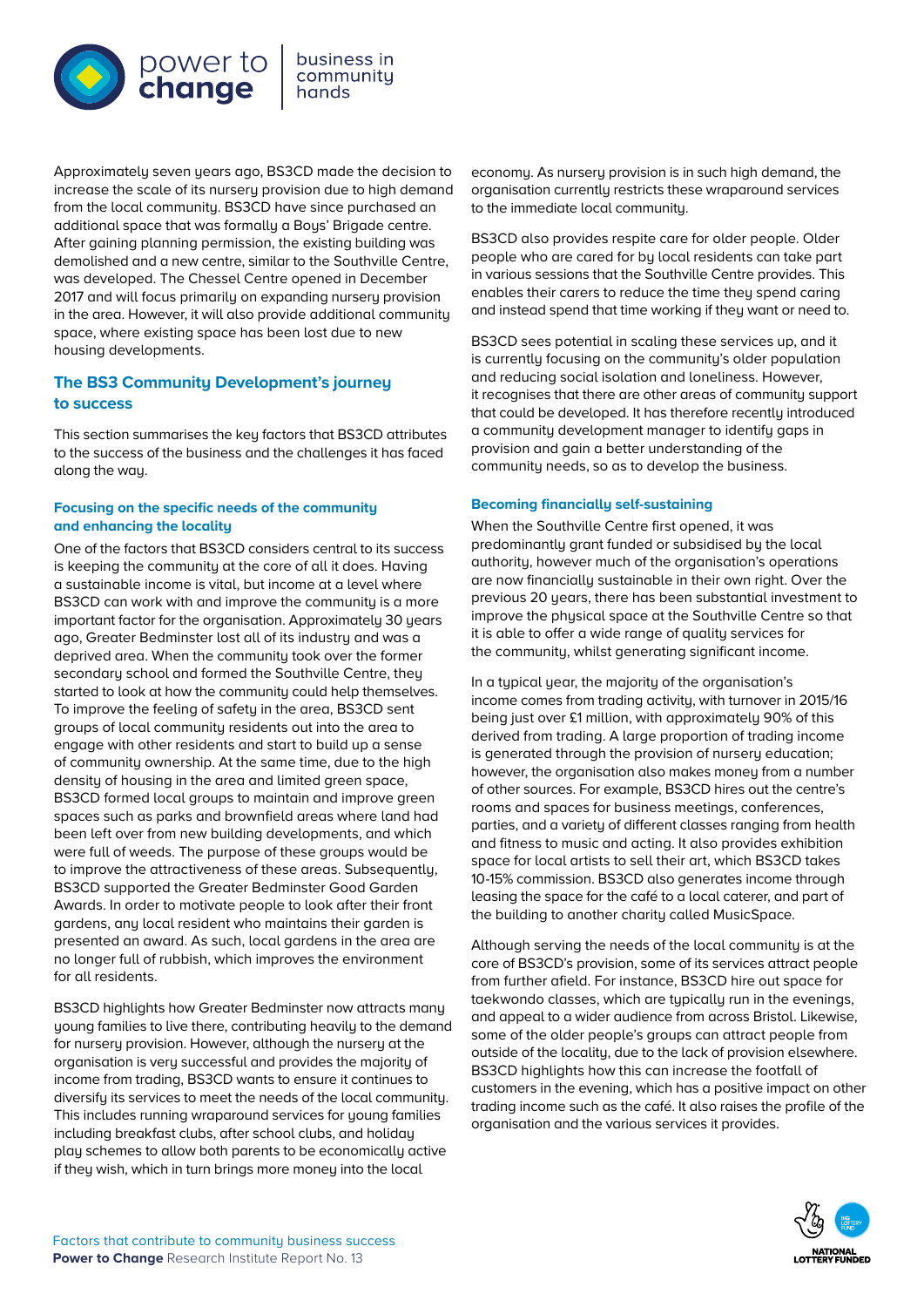

However, over 2016/17 the organisation has significantly increased income from non-trading sources such as banks loans, grants, and social finance to fund the development of the new Chessel Centre. BS3CD secured a £175,000 bank loan to buy the building in addition to receiving a £300,000 grant from Power to Change and a £144,000 capital grant from Bristol City Council. BS3CD also launched a charity bond and raised £280,000 from selling bonds to the local community and other individuals. Big Society Capital matched the amount of money raised, which meant BS3CD acquired a total of £560,000 towards the new build.

Although the organisation has had much success with generating income through a variety of different sources, there are challenges to securing this. Now that the local area is a more desirable place to live, it is no longer considered deprived, and as many grant schemes focus on deprived areas it has become increasingly difficult for BS3CD to secure funding of this type. Likewise, both Bristol City Council and the Bristol Clinical Commissioning Group also focus funding for areas of deprivation within the city, which limits the number of schemes for which the organisation is eligible.

Furthermore, much of the income generated through the nursery comes from free early education entitlements. BS3CD highlights that if national policies on these entitlements were to change this could have a large impact on the organisation's income. Moreover, if there was a shift in the demographics of the area, for example away from young families to professionals, this too would have an impact on the organisation's income. Consequently, BS3CD underlines the importance of diversifying its services, and keeping upto-date with community needs. Having a high proportion of its employees living locally enables the organisation to gain insight into how the community is changing, and its requirements.

Despite this insight, BS3CD emphasises that the biggest challenge is finding capacity to carry out market research. For example, BS3CD comments on the difficulty of understanding demand for older people's services and the methods for monetising them. This lack of information makes it challenging to highlight the charitable benefit to potential funders to ensure these services continue to develop. Indeed, BS3CD has previously secured such funding with various foundations, only for it to be withdrawn. BS3CD has observed that foundations and charitable funding organisations tend to work informally, and compared to other grant funders who tend to ensure that arant agreements apply over pre-set timescales, charitable funder's or benefactor's agreements can be in place for a number of years and then suddenly be withdrawn. However, with the development of the new site for nursery provision, the organisation envisages a substantial increase in trading income, which in turn should increase a surplus that can be invested in older people's support.

#### **Developing key partnerships**

Key to the success of BS3CD are the numerous partnerships developed over the lifetime of the organisation. Not only do these partnerships enhance and diversify the services that the organisation is able to offer, they are essential to the continual operation of the organisation and its financial sustainability.

BS3CD works with and aligns itself with other key charities and organisations across the city. It maintains that although its primary focus is to provide the local community with services tailored to its specific needs, there are often other organisations with much more experience of providing specialised services that BS3CD can learn from. BS3CD currently has two partnerships, both of which focus on social prescribing. The first is with Southmead Development Trust who have emploued a 'Navigator' who works on Community Webs, a social prescribing service in 3 GP surgeries. This partnership was due to end in December 2017, however due to the success of this project they have secured additional funding moving forward. The second partnership is with Bristol Community Health, which is a community interest company that spun out of the NHS. BS3CD are working with them on delivering social prescribing in the community, specifically focusing on those aged 50+, who are isolated, lonely and have multiple conditions. Through the networks BS3CD has developed in Greater Bedminster, they have been able to reach far into the community, identifying those who are most isolated. Nevertheless, BS3CD highlights how developing new partnerships and building trust between organisations or individuals takes time and investment, which is challenging when existing capacity is limited.

One of the key success factors in terms of developing partnerships for BS3CD is determination and openmindedness. The organisation is willing to explore new areas, but acknowledges it cannot do everything and not everything is going to work. They also recognise that it is very good at doing some things, but there are areas where they do not have the skills or experience. In these cases, the organisation aims to collaborate with other organisations or individuals who have the relevant knowledge and expertise.

#### **Having the necessary skillsets**

Although BS3CD is a registered charity, one of the most important factors to the success of the organisation has been ensuring it has the relevant business skills. In particular, strong leadership, effective management, and being able to understand business and financial planning. Moreover, the ability to evaluate risk is essential, as not all opportunities are suitable or appropriate. Therefore, one of the key enabling factors, which has led to the success of the business, is the staff that it emplous. Having a consistent management team over the last nine years has enabled staff to build a wealth of knowledge, experience and understanding about the organisation and its future goals. BS3CD also highlights